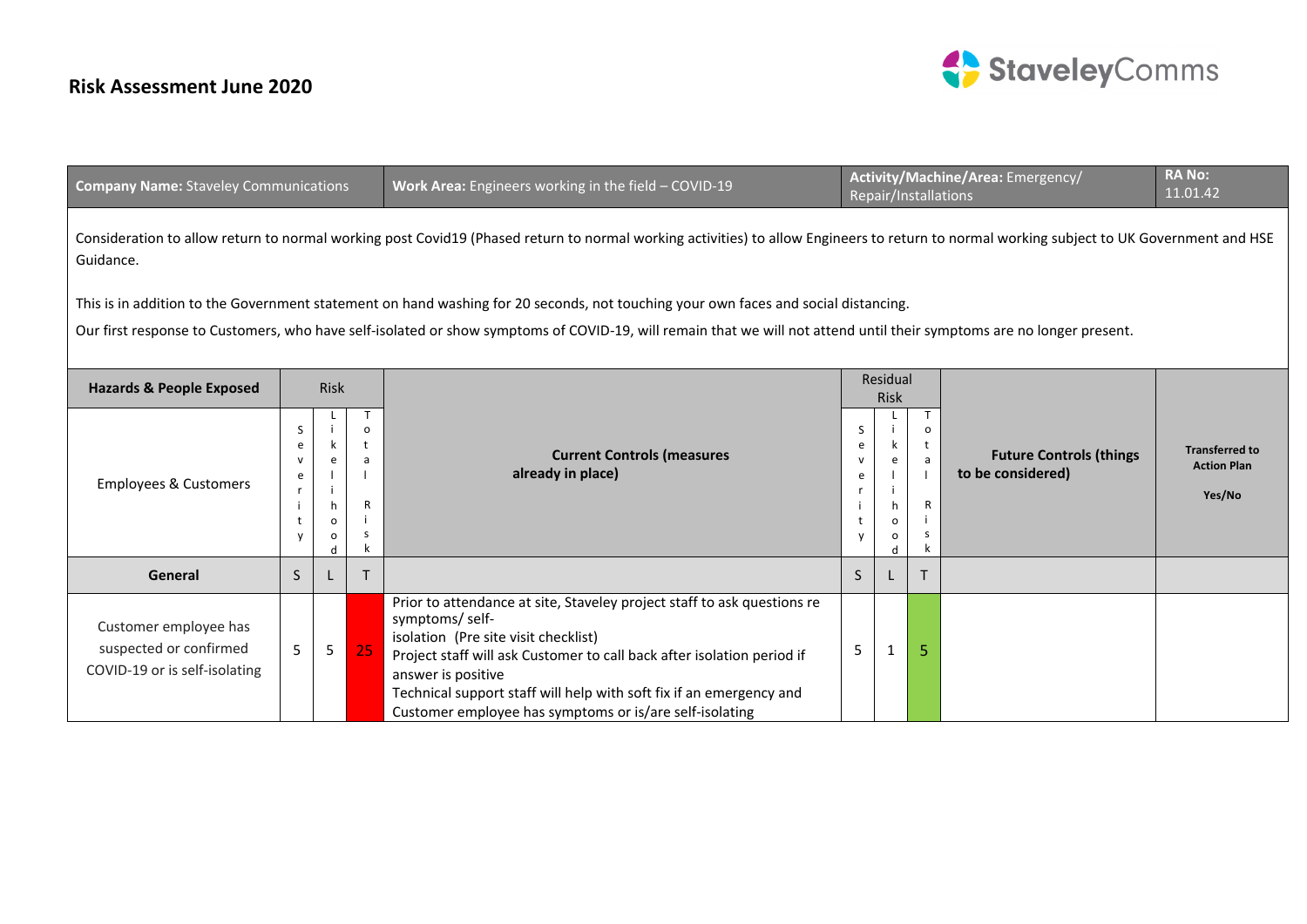## **Risk Assessment June 2020**



| <b>Company Name: Staveley Communications</b>                  |   |                |    | Work Area: Engineers working in the field - COVID-19                                                                                                                                                                                                                                                                                                                                                                                                                                                                                                                                                                          |   |              |   | Activity/Machine/Area: Emergency/<br>Repair/Installations | <b>RA No:</b><br>11.01.42 |
|---------------------------------------------------------------|---|----------------|----|-------------------------------------------------------------------------------------------------------------------------------------------------------------------------------------------------------------------------------------------------------------------------------------------------------------------------------------------------------------------------------------------------------------------------------------------------------------------------------------------------------------------------------------------------------------------------------------------------------------------------------|---|--------------|---|-----------------------------------------------------------|---------------------------|
| <b>Contact with Customers</b>                                 | 5 | 5              | 25 | Engineer to discuss with Customer at phone call stage re<br>symptoms / self-isolation, any local parking restrictions maintaining a<br>2m distance and request for internal doors to be open for ease of<br>access<br>Engineer to discuss with Customer when arriving at property re<br>symptoms / self-isolation (as a 3 <sup>rd</sup> line of defence)<br>Engineer to remind Customer if not complying to 2m distancing<br>Engineer can leave property if they feel under threat at any time $-$<br>reporting to their line manager ASAP<br>If an Engineer MUST talk to a Customer, social distancing must be<br>adhered to | 5 | $\mathbf{1}$ | 5 | To continue until Government<br>guidance changes          |                           |
| Travel routes around Customer<br>site established by Engineer | 5 | 5              | 25 | Engineer always establishes 2m social distancing (as required by the<br>Government's guidelines) whilst completing works<br>Use of internal door barrier to help keep work area segregated                                                                                                                                                                                                                                                                                                                                                                                                                                    | 5 | $\mathbf{1}$ | 5 | To continue until Government<br>guidance changes          |                           |
| Surface Contact                                               | 5 | 5              | 25 | Engineer to sanitise hands before they approach the Customer's<br>property<br>All telecoms equipment touched at the Customer's premises, should<br>be cleaned by the Engineer before working on it.<br>Particular attention should be paid to handsets or headsets which have<br>been recently been handled by Customer employees.<br>Engineer should regularly wash their hands for 20 seconds during the<br>day, as per main guidance.<br>Engineer to sanitise their hands after completing task and leaving<br>property.                                                                                                   | 5 | $\mathbf{1}$ | 5 | To continue until Government<br>guidance changes          |                           |
| Contaminated Equipment                                        | 5 | $\overline{5}$ | 25 | All Equipment must be cleaned between jobs<br>Work area must be cleaned before and after task completed                                                                                                                                                                                                                                                                                                                                                                                                                                                                                                                       | 5 | $\mathbf{1}$ | 5 |                                                           |                           |